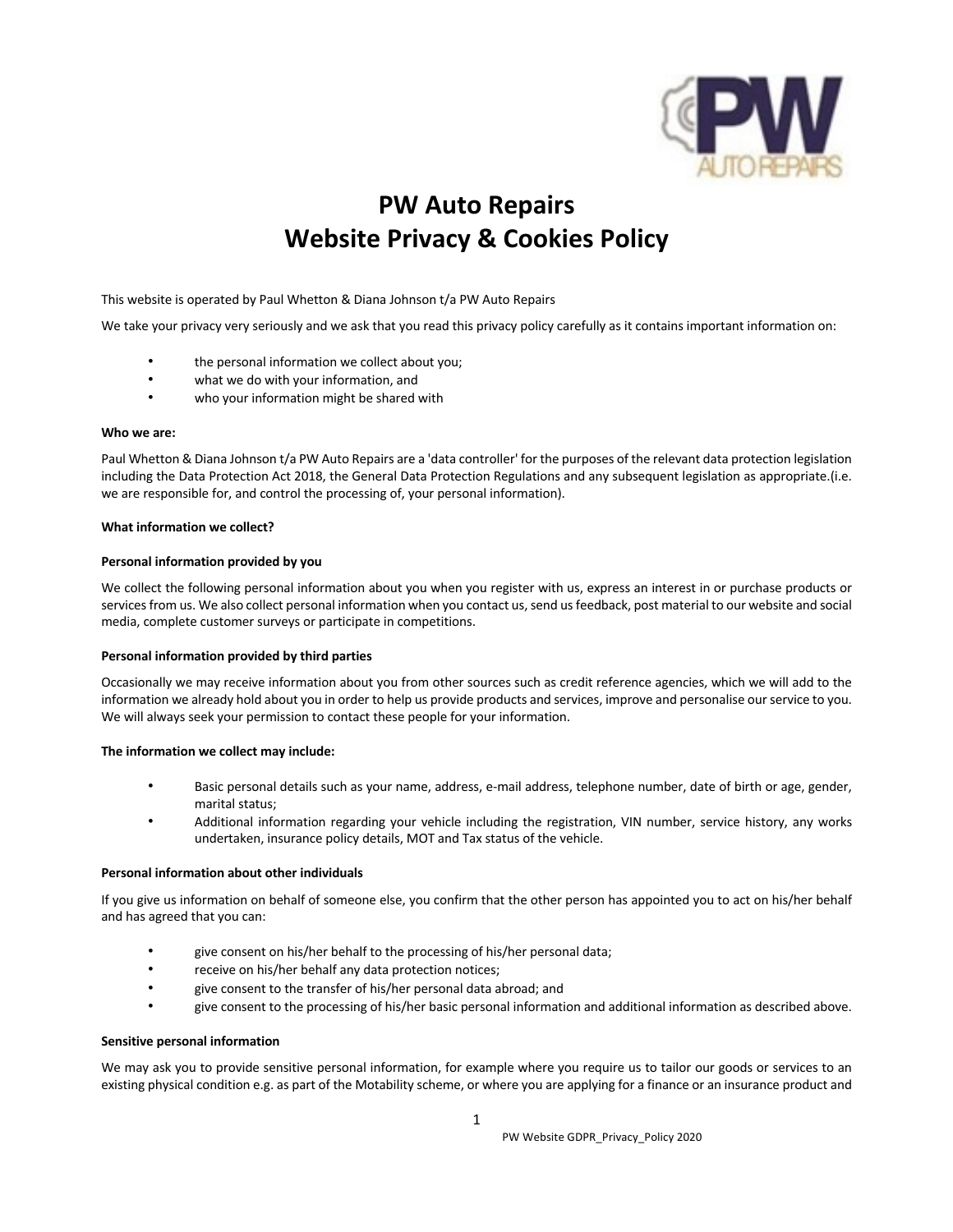we are required to enquire whether you have committed a criminal offence. If we request such information, we will explain why we are requesting it and how we intend to use it.

Sensitive personal information includes information relating to:

- your ethnic origin;
- your political opinions;
- your religious beliefs;
- whether you belong to a trade union;
- your physical or mental health or condition;
- your sexual life, and
- whether you have committed a criminal offence

We will only collect your sensitive personal information with your explicit consent.

## **Monitoring and recording communications**

We may monitor and record communications with you (such as telephone conversations and emails) for the purpose of quality assurance, training, fraud prevention and compliance.

#### **Use of cookies**

A cookie is a small text file which is placed onto your computer (or other electronic device) when you use our website. We use cookies and other similar tracking technologies such as web beacons, action tags, Local Shared Objects ('Flash cookies'), single-pixel gifs on our website.

For example, we may monitor how many times you visit the website, which pages you go to, traffic data, location data and the originating domain name of a user's internet service provider. This information helps us to build a profile of our users. Some of this data will be aggregated or statistical, which means that we will not be able to identify you individually.

You can set your browser not to accept cookies and the websites below tell you how to remove cookies from your browser. However, some of our website features may not function as a result.

For further information on cookies generally visit www.aboutcookies.org or www.allaboutcookies.org.

#### **How will we use the information about you?**

We collect information about you so that we can:

- identify you and manage any accounts you hold with us;
- process your order;
- maintaining a service record for your vehicle, conduct research, statistical analysis and behavioural analysis;
- carry out customer profiling and analyse your purchasing preferences;
- if you agree, let you know about other products or services that may be of interest to you see 'Marketing' section below;
- detect and prevent fraud;
- verifying your identity and carry out anti-fraud checks (see 'Credit checking' section below),
- providing you with payment options,
- assessing your application for a product, service or quote,
- ensuring that you can afford any financial agreement offered,
- ensuring that any insurance products are suitable for you,
- administer your any finance agreements including updating you on and delivering our services,
- monitor your use of our Websites and any response to advertising campaigns;

We may also offer enhanced services including MOT and service reminders where we believe this would be helpful or of interest.

Where your vehicle manufacturer maintains an electronic service record of your vehicle we may share details of any work with your manufacturer so that an accurate record can be kept.

#### **Marketing**

We would like to send you information by post, email, telephone, text message (SMS) or automated call about products and services, competitions and special offers which may be of interest to you.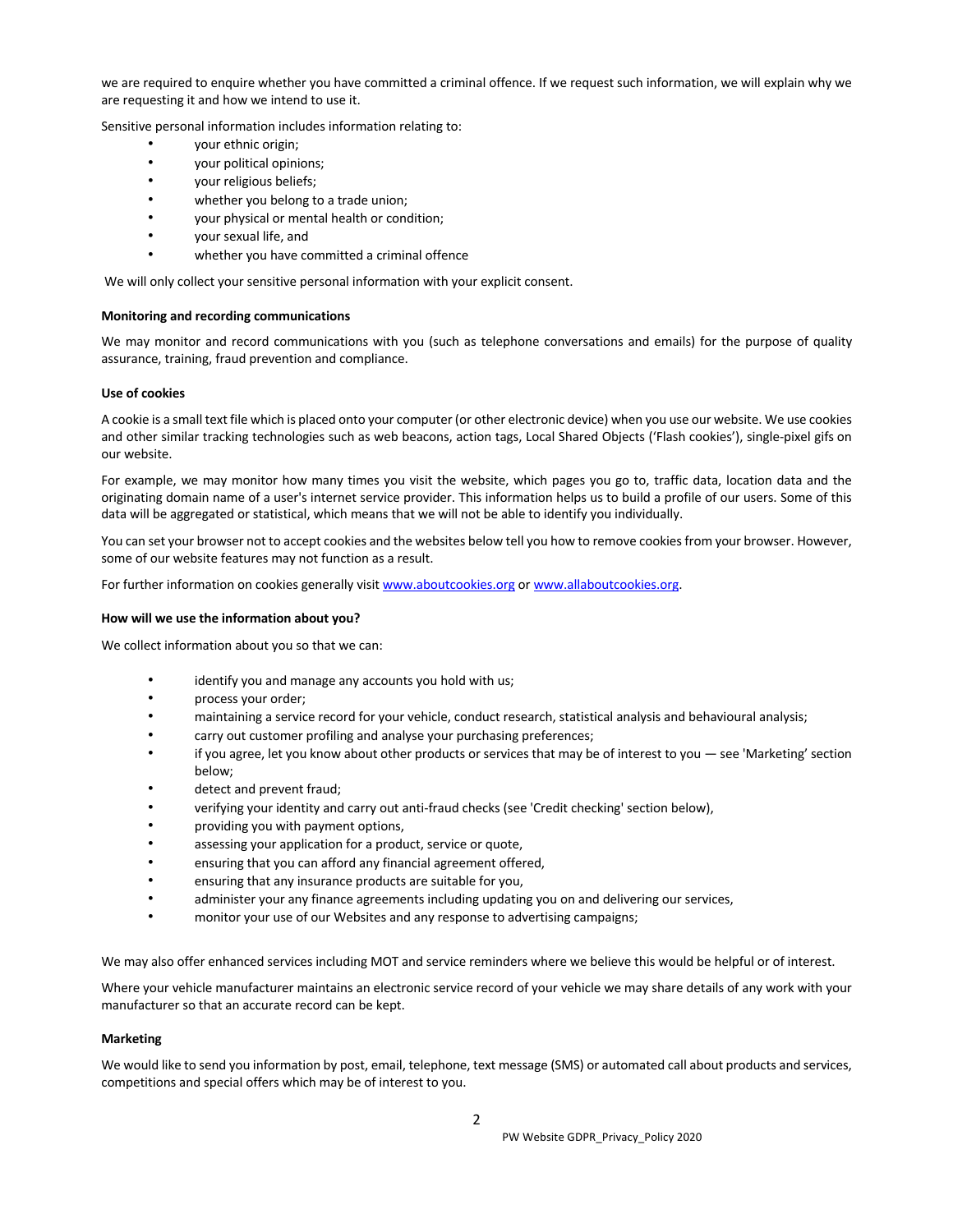We will only ask whether you would like us to send you marketing messages when you tick the relevant boxes when you *complete our online order form for the first time*. Click here [*insert link*] to see what this form looks like [*Insert details*].

If you have consented to receive such marketing from us, you can opt out at any time. See 'What rights do you have?' below for further information.

# **Credit checking**

We may do a credit check on you:

- so that we can make credit decisions about you and members of your household, and
- to prevent and detect fraud and money laundering

Our search will be recorded on the files of the credit reference agency.

We may also disclose information about how you conduct your account to credit reference agencies and your information may be linked to records relating to other people living at the same address with whom you are financially linked.

Other credit businesses may use your information to:

- make credit decisions about you and the people with whom you are financially associated;
- trace debtors, and
- prevent and detect fraud and money laundering.

If you provide false or inaccurate information to us and we suspect fraud, we will record this.

If you want to see your credit file, please contact the credit reference agency which we use [*insert details*].

# **Who your information might be shared with**

We may disclose your personal data to:

- our agents and service providers;
- credit reference agents—see 'Credit checking' below;
- law enforcement agencies in connection with any investigation to help prevent unlawful activity;
- our business partners in accordance with the 'Marketing and opting out' section above; and

When you service your vehicle with us we may submit some of the personal information to the relevant government agencies to ensure your vehicle's data is maintained.

If you do not wish for the above obligatory transfers to take place, you must advise this as the point of providing the data. Please note that this may prevent us from being able to provide the goods or services requested. Where this is the case you will be given the option of how you wish to proceed.

# **Keeping your data secure**

We will use technical and organisational measures to safeguard your personal data, for example:

- access to your account is controlled by a password and username that are unique to you;
- we store your personal data on secure servers; and
- payment details are encrypted using SSL technology (typically you will see a lock icon or green address bar (or both) in your browser when we use this technology).

While we will use all reasonable efforts to safeguard your personal data, you acknowledge that the use of the internet is not entirely secure and for this reason we cannot guarantee the security or integrity of any personal data that are transferred from you or to you via the internet. If you have any particular concerns about your information, please contact us see 'How can you contact us?' below.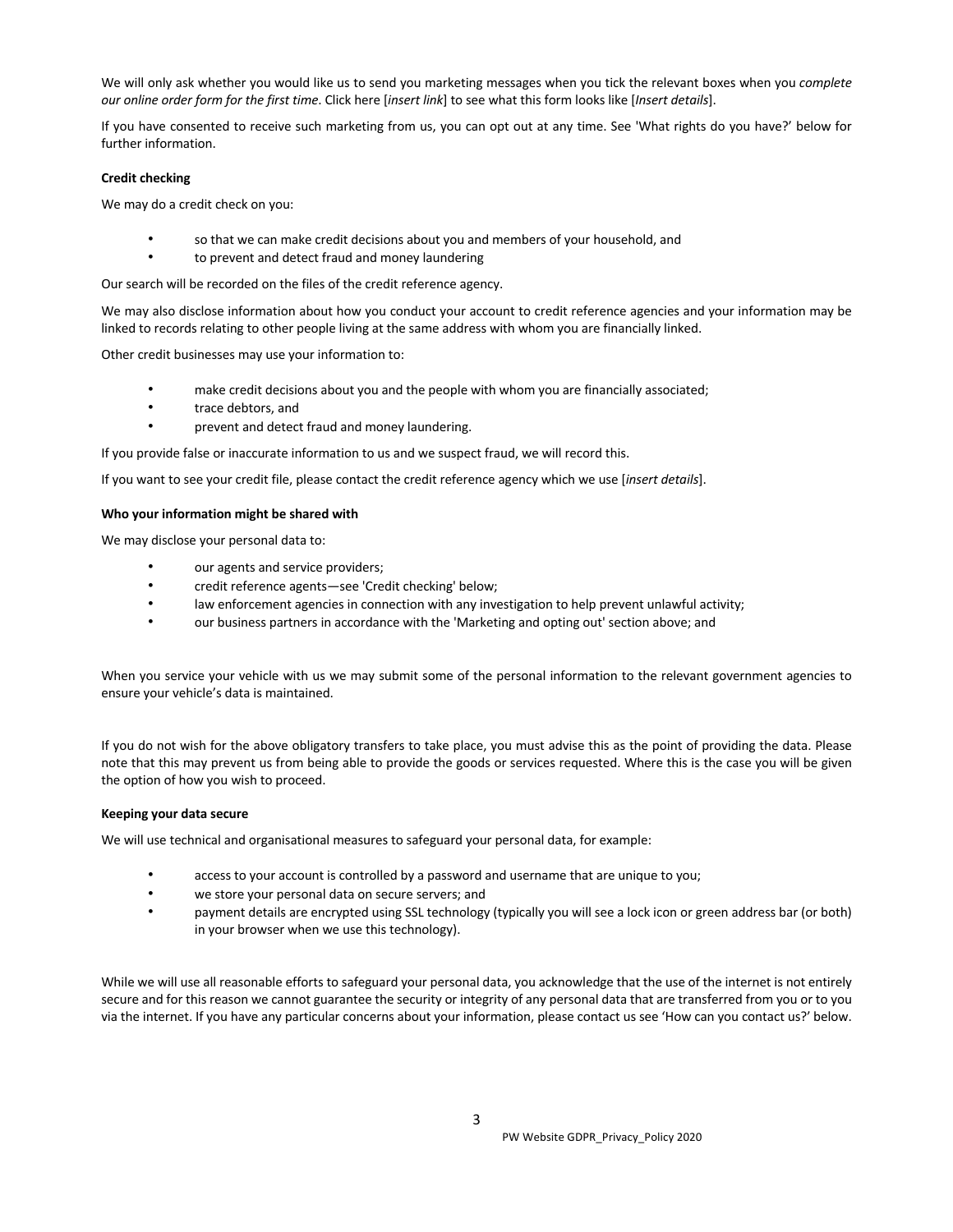# **What can I do to keep my information safe?**

If you want detailed information from Get Safe Online on how to protect your information and your computers and devices against fraud, identity theft, viruses and many other online problems, please visit www.getsafeonline.org. Get Safe Online is supported by HM Government and leading businesses.

# **What rights do you have?**

# **Right to request a copy of your information**

You can request a copy of your information which we hold (this is known as a subject access request). If you would like a copy of some or it, please:

- email, call or write to us (see 'How can you contact us?' below);
- let us have proof of your identity and address (a copy of your driving licence or passport and a recent utility or credit card bill), and
- let us know the information you want a copy of, including any account or reference numbers, if you have them

# **Right to correct any mistakes in your information**

You can require us to correct any mistakes in your information which we hold free of charge. If you would like to do this, please:

- email, call or write to us (see 'How can you contact us?' below);
- let us have enough information to identify you (e.g. account number, username, registration details), and
- let us know the information that is incorrect and what it should be replaced with.

# **Right to ask us to stop contacting you with direct marketing**

You can ask us to stop contacting you for direct marketing purposes. If you would like to do this, please:

- email, call or write to us (see 'How can you contact us?' below). **[**You can also click on the 'unsubscribe' button at the bottom of the email newsletter. It may take up to [*insert figure*] days for this to take place**]**
- let us have proof of your identity and address (a copy of your driving licence or passport and a recent utility or credit card bill), and
- let us know what method of contact you are not happy with if you are unhappy with certain ways of contacting you only (for example, you may be happy for us to contact you by email but not by telephone).

# **Right to restrict processing and to be forgotten**

Where your details are no longer needed to perform our contractual obligations, You have the right to restrict how we use your data, including to request that we delete any or all personal data we hold on you. The only reason we would not carry out this request is if it would result in us being in breach of other legal or regulatory obligations we have,

If you would like to do this, please:

- email, call or write to us (see 'How can you contact us?' below). You can also click on the 'unsubscribe' button at the bottom of any of our customer emails or on our preference centre on the website. Unsubscribing through the preference centre or via emails is instant. All other updates will take place within 7 working days.
- let us have proof of your identity and address (a copy of your driving licence or passport and a recent utility or credit card bill), and
- let us know what method of contact you are not happy with if you are unhappy with certain ways of contacting you only (for example, you may be happy for us to contact you by email but not by telephone).